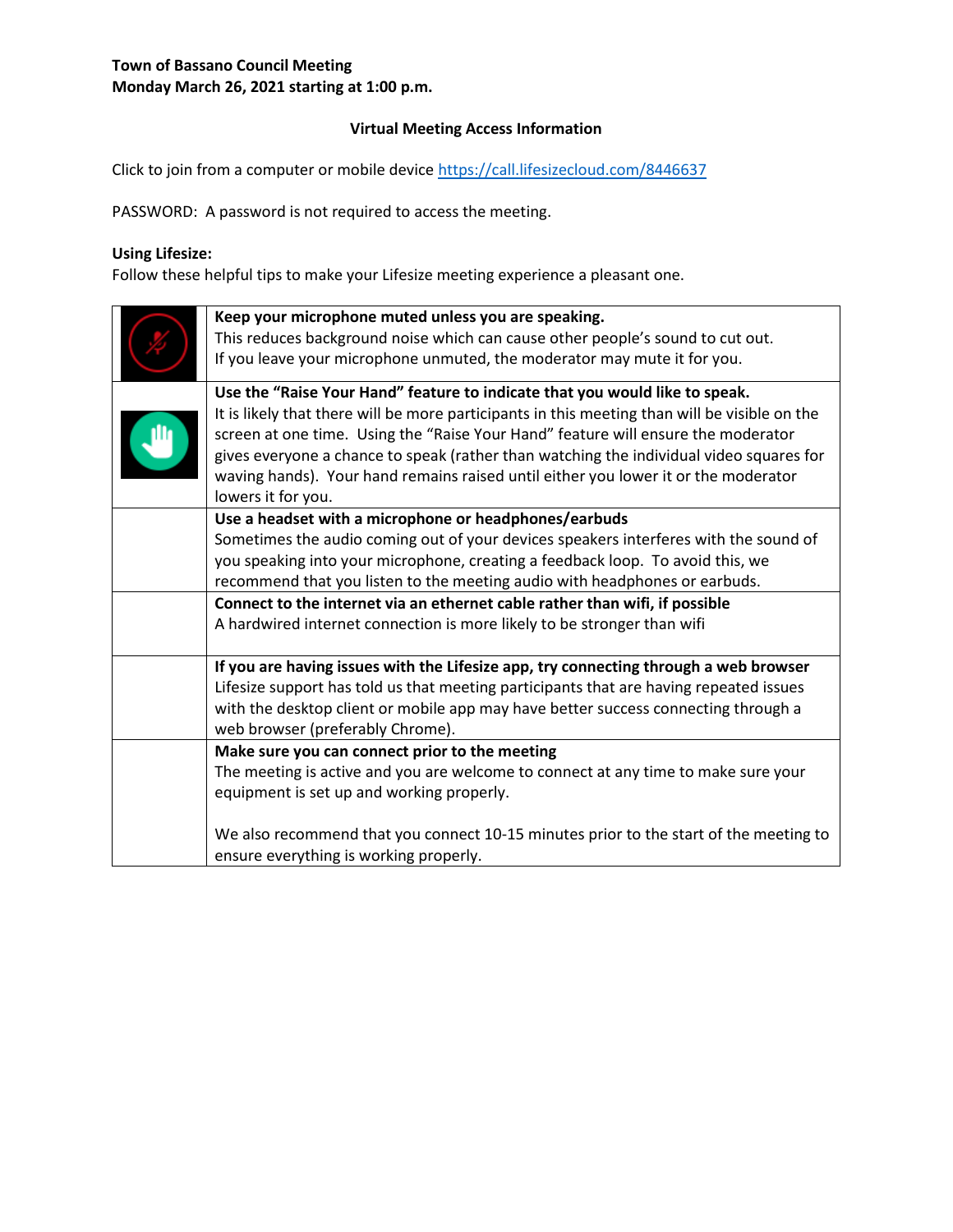### **Joining a meeting from the desktop client or app**

Meeting link:<https://call.lifesizecloud.com/8446637>

Clicking the link will launch the desktop client or app. If you do not have the desktop client or app installed, you will be prompted to install it.

Check your audio/video settings and join the meeting. If you are successful, you will see a screen similar to this one.

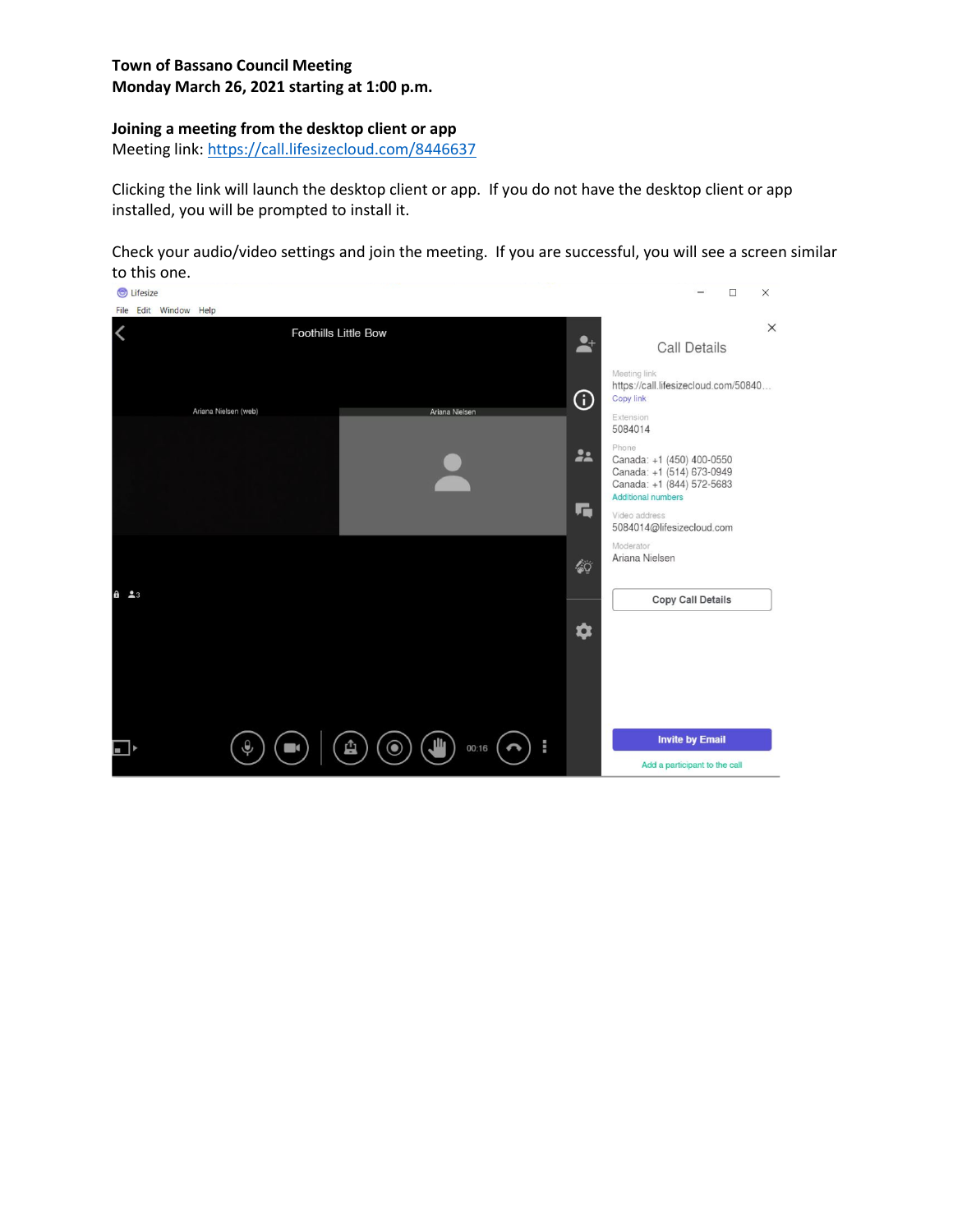# **Lifesize Controls**

There are a set of buttons across the bottom that you can use during the meeting. Here are descriptions of the ones that you will most likely be using.

| <b>Microphone Controls</b><br>Click this button to toggle your microphone off and on.<br>Please keep your microphone off unless you are speaking.<br>A moderator can also mute your microphones.<br><b>Camera Controls</b><br>Click this button to toggle your camera off and on.                                                                                                                                                                                                       |
|-----------------------------------------------------------------------------------------------------------------------------------------------------------------------------------------------------------------------------------------------------------------------------------------------------------------------------------------------------------------------------------------------------------------------------------------------------------------------------------------|
| <b>Share Screen</b><br>Click this button to start sharing your screen. Click it again to turn<br>screen sharing off.                                                                                                                                                                                                                                                                                                                                                                    |
| <b>Raise Your Hand</b><br>Click this button to indicate to the meeting moderator that you<br>would like to speak. If your hand is raised, the button will turn<br>green. Other meeting participants will get a notification and an icon<br>will appear by your name in the list of participants.<br>Participants (2)<br>1 raised hand<br>All<br>⋓<br>0 unmuted<br>Ariana Nielsen<br>Ariana Nielsen (web)<br>Moderators:<br>Ariana Nielsen<br>Click the button again to lower your hand. |
| A moderator can also lower all hands.<br>Leave<br>Click this button when you are ready to leave the meeting.                                                                                                                                                                                                                                                                                                                                                                            |